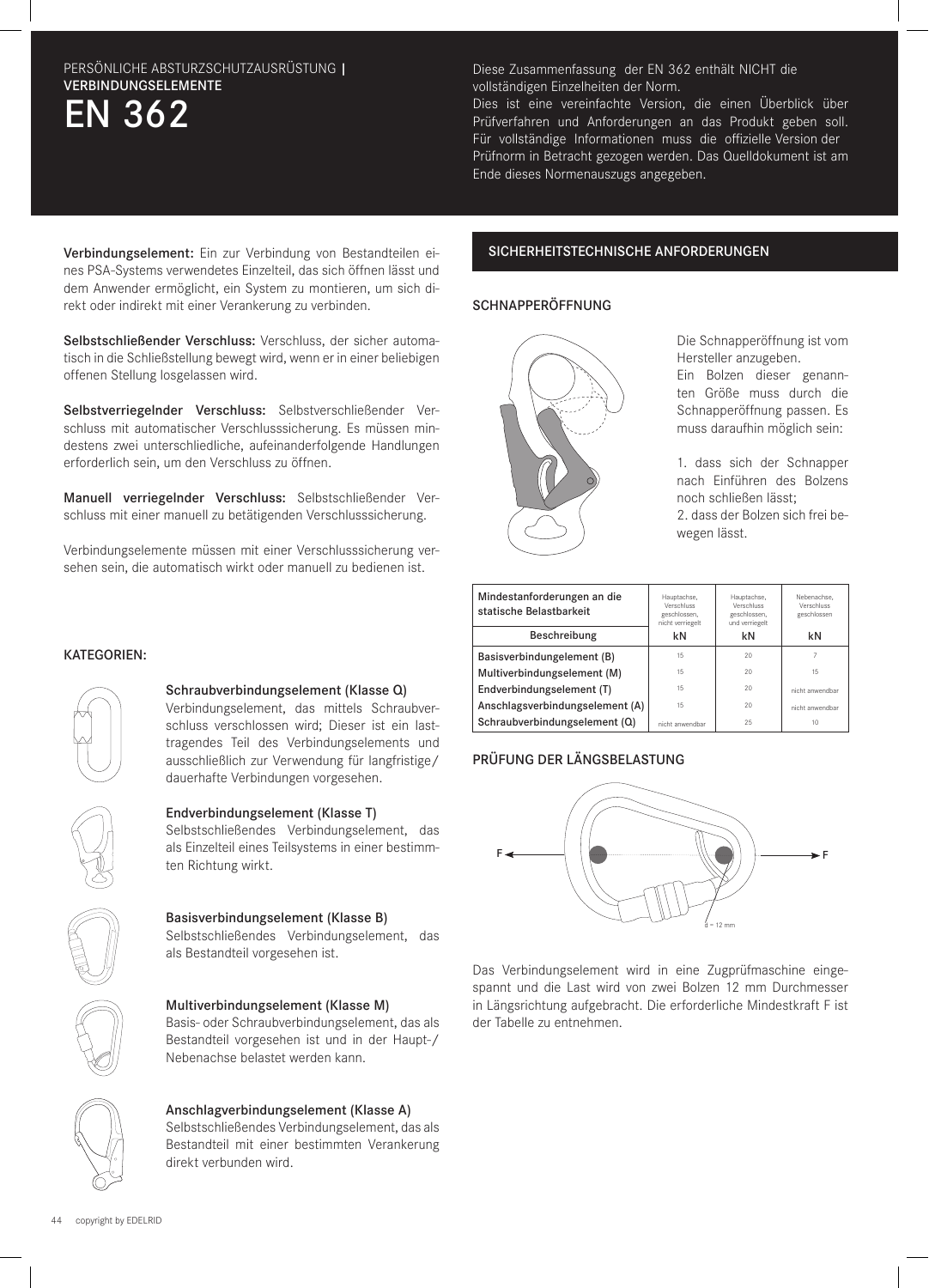EN 362

#### PRÜFUNG DER QUERBELASTUNG



Das Verbindungselement wird in eine Zugprüfmaschine eingespannt und die Last wird von zwei Bolzen mit 10 mm Durchmesser in Längsrichtung gezogen. Die erforderliche Mindestkraft F ist der Tabelle zu entnehmen.

#### PRÜFUNG DER SCHNAPPERVORDERSEITE



Der Karabiner wird so in die Vorrichtung gelegt, dass der Schnapper nach oben gerichtet ist. 1 kN wird für 90 s durch eine starren Steg auf den Schnapper gebracht. Der Schnapper darf sich nicht mehr als 1 mm von der Verriegelung trennen und muss nach der Prüfung einwandfrei funktionieren.

#### PRÜFUNG DER SEITE DES SCHNAPPERS



Der Karabiner mit verschlossenem Schnapper wird in der Querebene waagrecht in der Vorrichtung befestigt. Die Last von 1,5 kN wird für 60 s senkrecht auf den Schnapper aufgebracht. Der Schnapper muss nach der Prüfung einwandfrei funktionieren.

#### PRÜFUNG DER KORROSIONSBESTÄNDIGKEIT

Alle Karabiner müssen einer zwei Zyklen - Korrosionsprüfungen unterzogen werden. Diese werden mittels Salzsprühnebel nach ISO 9227 abgenommen.

Der Verschluss des Verbindungselements muss noch funktionsfähig sein. Es darf keine Korrosion im Grundmaterial festgestellt werden. Ablaufen oder weiße Ablagerungen sind erlaubt.

#### KENNZEICHNUNG

Folgende Kennzeichnungen sind verpflichtend für den Hersteller am Produkt anzubringen.

- Hersteller/Handelsname;
- Chargennummer;
- Typ/Modellbezeichnung;
- EN 362 + Ausgabejahr und Kategorie des Verbindungselements;

- wenn statische Belastbarkeit der Hauptachse bei geschlossenem verriegeltem Verschluss auf dem Verbindungselement gekennzeichnet ist, ist dies wie folgt zu kennzeichnen:

- Mindestfestigkeit in Längsrichtung in kN;
- Verweis auf Gebrauchsanleitung; [1]
- CE-Kennzeichnung mit 4-stelliger Kennnummer.

Weitere Herstellerangaben sind entweder dem Etikett oder der Gebrauchsanleitung (GAL) zu entnehmen.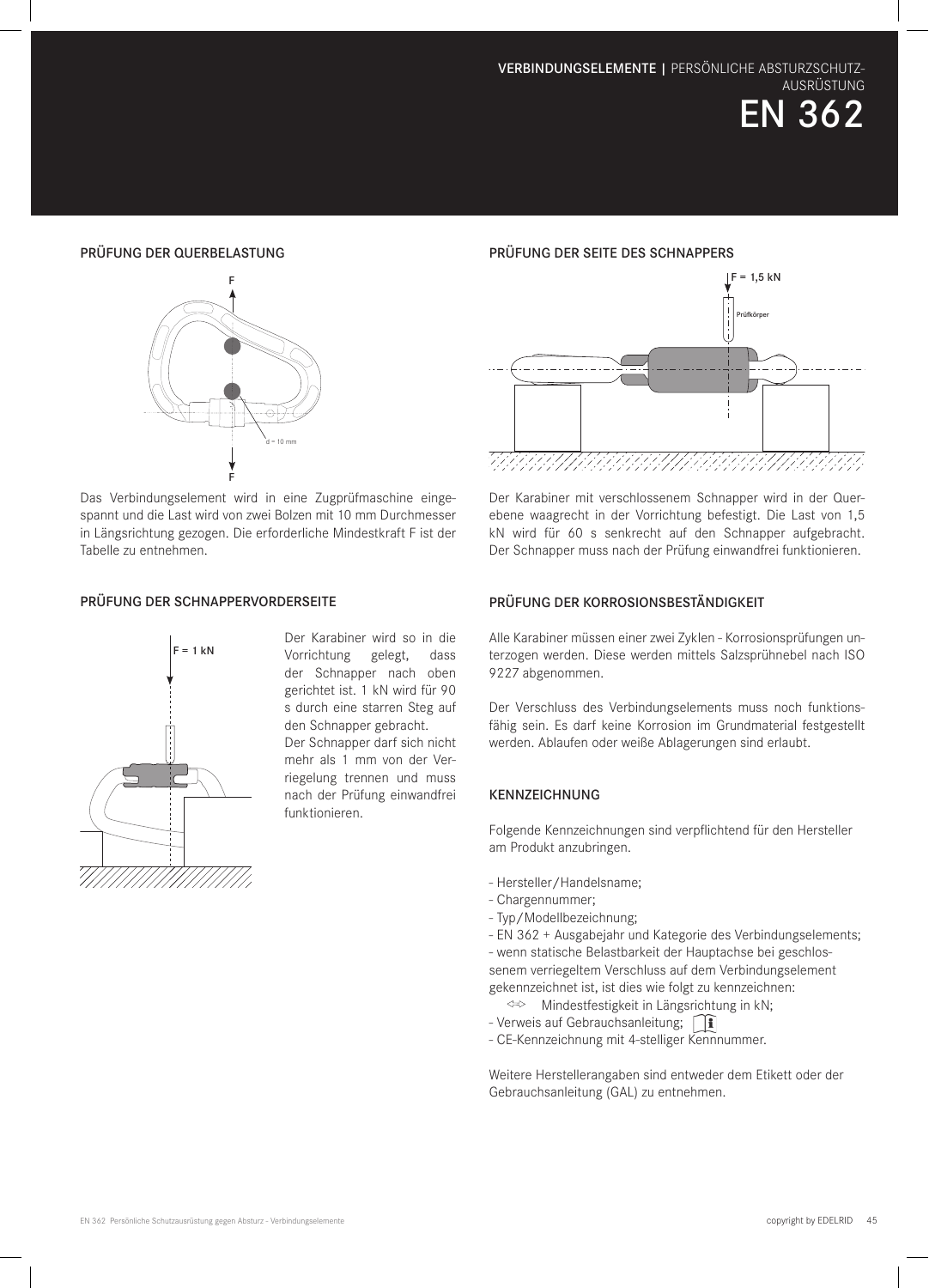# EN 362 PERSONAL FALL PROTECTION EQUIPMENT | CONNECTORS This summary of EN 362 does NOT contain the full details of the

standard.

It is a simplified summary to provide an overview of the test methods and safety requirements for the product.

The official version of the standard must be consulted if full information is required. Details of the standard are provided at the end of this summary.

Connectors: openable device used to connect components in a PPE system, which enables users to assemble a system in order to link themselves directly or indirectly to an anchor.

Self-closing gate: gate which automatically closes reliably when released from any open position.

Self-locking gate: Self-closing gate with an automatic gate-locking feature. It must require two different, deliberate manual actions to open the gate.

Manual-locking gate: Self-closing gate with a manually operated gate-locking feature.

Connectors with a gate must have an automatic or a manual gate-locking feature.

#### CATEGORIES:



#### Screwlink connector (class Q)

Connector which is closed by a screw gate, which is a load bearing part of the connector when fully tightened, intended to be used only for long-term or permanent connections.



#### Termination connector (class T)

Self-closing connector for fixing as an element of a sub-system so that loading is in a particular direction.



#### Basic connector (class B)

Self-closing connector intended to be used a component.



#### Multi-use connector (class M)

Basic or screw link connector intended to be used as a component to which a load may be applied on the major and minor axis.



#### Anchor connector (class A)

SelbstschlieConnector which closes automatically, designed to be linked directly to a specific type of anchor as a component.

#### SAFETY REQUIREMENTS

#### **GATE**



The gate opening must be specified in the information supplied by the manufacturer. A rod which has a diameter corresponding to the gate opening must fit in the gate. Afterwards, it must allow as follows:

1. correct closure and locking of the gate;

2. free movement of the rod within the connector.

| Minimum<br>static strength requirements | major axis,<br>gate closed,<br>not locked | major axis,<br>gate closed,<br>locked | minor mxis.<br>gate closed |
|-----------------------------------------|-------------------------------------------|---------------------------------------|----------------------------|
| Description                             | kN                                        | kN                                    | kN                         |
| Basic connector (class B)               | 15                                        | 20                                    | 7                          |
| Multi-use connector (class M)           | 15                                        | 20                                    | 15                         |
| Termination connector (class T)         | 15                                        | 20                                    | not applicable             |
| Anchor connector (class A)              | 15                                        | 20                                    | not applicable             |
| Screwlink connector (class Q)           | not applicable                            | 25                                    | 10                         |

#### TESTING THE MAJOR AXIS



The carabiner is mounted in a normal tensile testing machine and a load is applied laterally using two pins (12 mm diameter). The minimum strength requirement (F) is shown in the table.